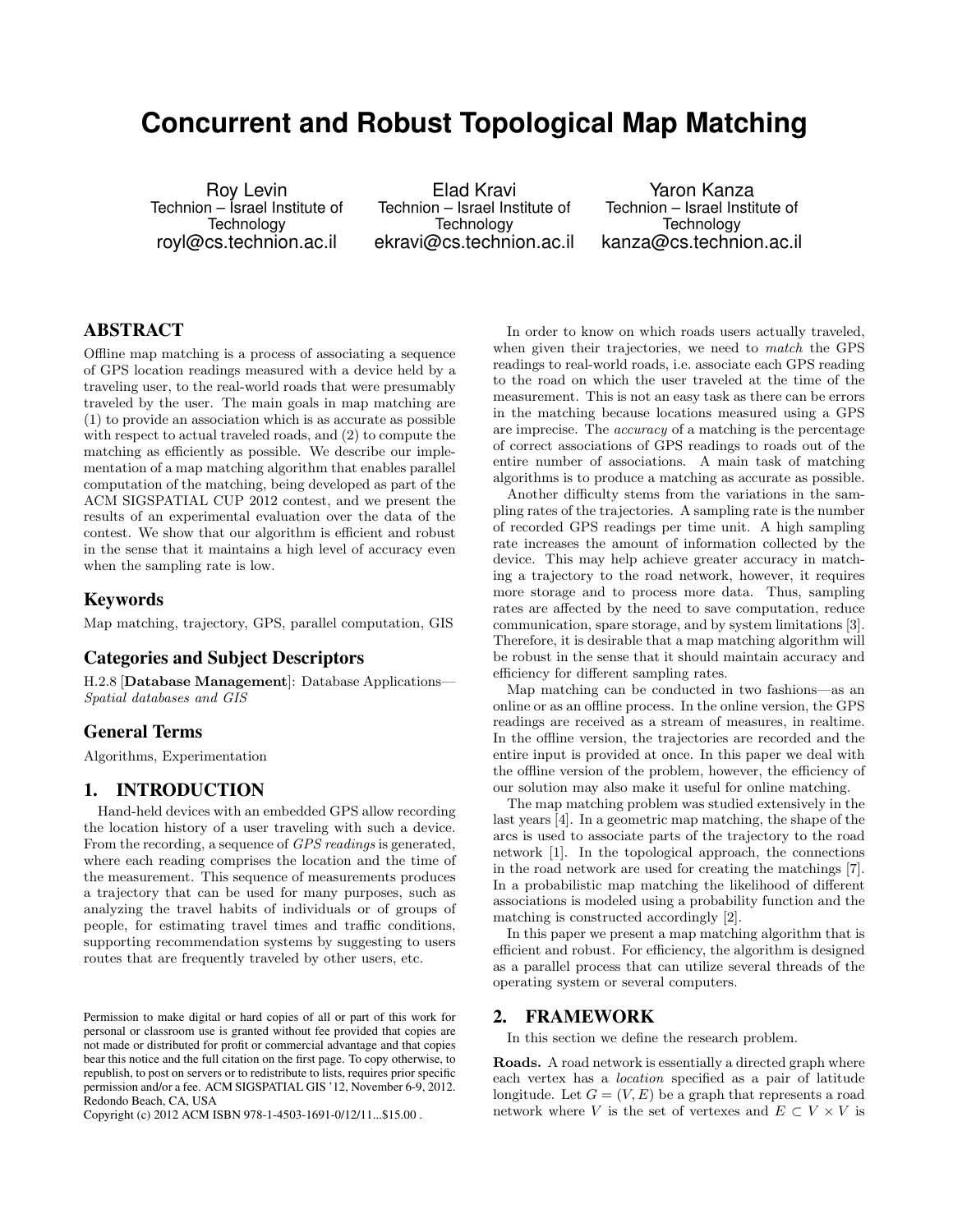the set of edges. For an edge  $e = (v_1, v_2)$  we refer to  $v_1$ as the *start* (or *left*) vertex and to  $v_2$  as the *end* (or *right*) vertex. A path in the graph is defined in the usual way, as a sequence of vertexes  $v_1, \ldots, v_n$  where  $(v_i, v_{i+1}) \in E$ , for every  $1 \leq i \leq n-1$ .

A road is a path  $v_1, \ldots, v_n$  in G such that each vertex  $v_i$ other than  $v_1$  and  $v_n$ , only appears in the edges  $(v_{i-1}, v_i)$ and  $(v_i, v_{i+1})$ . In other words, a road is a path that may only intersect with other roads in its start and end vertices. We denote a road as the a sequence  $e_1, \ldots, e_k$  of the edges it comprises. An edge  $e_i$  precedes (succeeds) an edge  $e_j$  on road  $r$ , if they both belong to  $r$ , and  $e_i$  appears in  $r$  prior to (after)  $e_i$ .

Given two roads,  $r' = \{e'_1, \ldots, e'_{k'}\}$  and  $r'' = \{e''_1, \ldots, e''_{k''}\}$ we say that r' is directly connected to r'' if the last vertex of r' is equal to the first vertex of r''. A road  $r_1$  is connected to  $r_m$  if there is a sequence of roads  $r_1, \ldots, r_m$  such that  $r_i$  and  $r_{i+1}$  are connected, for every  $1 \leq i \leq m-1$ . We say that an edge  $e_1$  is *connected to* edge  $e_2$  if (1) they both belong to the same road and  $e_1$  precedes  $e_2$ , or (2) if  $e_1$  and  $e_2$  belong to  $r_1$  and  $r_2$ , respectively, such that  $r_1$  is connected to  $r_2$ .

Trajectories. A location reading refers to a triple which consists of a point (i.e., latitude and longitude) and a time stamp, representing a recording of the location and the time of a GPS reading. We denote a location reading by  $(p, t)$ . A raw trajectory is a list of location readings sorted in ascending order according to their time stamp. We refer to the sampling gap of the raw trajectory as the average time interval between its consecutive location readings. It is the inverse of the sampling rate.

Matching Trajectories to Roads. Given a trajectory and a road network, a matching of the trajectory to the network is a mapping  $\mu$  that associates each location reading with a road of the network.

Matching trajectories to roads is based on associating location readings to edges of the network while taking into account the connectivity of the network and the distance of each point from the edge to which it is associated. Formally, given a point  $p$ , i.e. a pair of latitude, longitude, the *projec*tion of p on an edge e is a point  $p'$  such that  $p'$  is on the line connecting the start vertex of e to its end vertex, and the Haversine distance [5] between  $p$  and  $p'$  is minimal with respect to any other point on e. The distance between a point  $p$  and an edge  $e$ , denoted  $d(p, e)$ , is the distance between  $p$ and its projection  $p'$  on  $e$ .

The *edge match* of a location reading  $l = (p, t)$  and an edge e is a tuple  $m = (p, t, p', e)$  where p' is the projection of p on e. We refer to p as the point of m, to t as the time stamp of m, to  $p'$  as the projection of p in m and to e as the edge of m.

We say that two edge matches are *connected* if their edges are connected. Finally, we define the transition cost between two edge matches  $m_1$  and  $m_2$  to be the network distance from the point of  $m_1$  to that of  $m_2$  over the given road network. There may be different approaches for evaluating this cost. In Section 3, we describe the approach we used.

Our algorithm computes a set of edge matches, thus it is easy to produce from its answer a matching, by removing the projection  $p'$  from each tuple  $(p, t, p', e)$ .

Problem definition. The accuracy of a matching is the percentage of correct assignments of points to edges out of all the assignments. In typical scenarios, the accuracy of the matching cannot be tested, however, when the actual location of the user is known, for each location reading, as in the data of the ACM SIGSPATIAL CUP 2012 [6], the accuracy of the matching can be evaluated.

Given a trajectory and a network, the goal is to compute, as efficiently as possible, a matching  $\mu$  that is as accurate as possible. Our target is to provide a robust method that can handle raw trajectories with various sampling rates, and we utilize parallel computation to increase efficiency.

#### 3. ALGORITHM

In this section, we describe the map matching algorithms that we have developed. First, we present Algorithm 1, namely, the Robust Map Matching algorithm (RMM). Then, we describe the Concurrent Robust Map Matching (CRMM) algorithm which enables applying RMM as parallel processes.

Both algorithms receive as input a raw trajectory  $\mathcal{T} =$  $[(p_1, t_1), \ldots, (p_n, t_n)]$  and a set of roads R. They generate from the location readings of  $\mathcal T$  a list of corresponding edge matches  $\mathcal{M} = [(p_1, t_1, p'_1, e_1), \ldots, (p_n, t_n, p'_n, e_n)].$ 

We begin by providing an outline of Algorithm 1. In iteration i, the location reading  $(p_i, t_i)$  is matched with each nearby edge to create a corresponding edge match  $m_j^i$ , where  $j \in \{1, \ldots, |E_{\text{nearby}}|\}.$  In Algorithm 2, which is called in Line 14 of Algorithm 1, each of these edge matches is examined against the edge matches generated in iteration  $i-1$ . At the end of iteration *i*, for each  $j \in \{1, \ldots, |E_{\text{nearby}}|\}, c(m_j^i)$ is the minimal transition cost leading from any of the edge matches generated in the first iteration to those generated in iteration *i*, and  $l(m_j^i)$ , is the corresponding list of transitions. This is achieved by concatenating, in each iteration *i*, the edge match  $m_j^i$  to the edge match  $m_{j'}^{i-1}$  such that  $c\left(m_{j'}^{i-1}\right)$  + TransitionCost  $\left(m_{j'}^{i-1}, m_j^{i}\right)$  is minimized. Thus, at the end of Algorithm 1, the returned list of edge matches minimizes the sum of its transition costs.

#### 3.1 A Detailed Description of RMM

We now explain Algorithm 1 in detail. The algorithm consists of a main loop, beginning at Line 1, and an inner loop, beginning at Line 8. The main loop iterates over the location reading indexes. Lines 2-6 deal with finding the nearby road edges. This is done by beginning with an initial distance threshold and multiplying it by two, repeatedly, until there are enough edges near the currently examined location reading.

The set  $M_{\text{next}}$  holds the edge matches generated in iteration *i* and  $M_{\text{prev}}$  holds those generated in iteration  $i - 1$ . In the inner loop, beginning at Line 8, the edge matches of iteration i are created and added to  $M_{\text{next}}$ . In the first iteration of the main loop (for  $i = 1$ ), the cost of each  $m_j^i$  is set to 0 and the list of edge matches leading to it is set to be an empty list. For  $i > 1$ ,  $c(m_j^i)$  is set to  $\infty$  to indicate it has not yet been calculated and the sub-procedure ProcessTransitions, which is depicted in Algorithm 2, is called for each edge match  $m_j^i$ .

Algorithm 2 calculates the minimal sum of transition costs from the initial edge matches to a given one (i.e, to  $m_{\text{rhs}}$ ). The loop in Line 4 examines the edge matches from  $M<sub>prev</sub>$ that are connected to  $m_{\text{rhs}}$ . Finding the edge matches that are connected to  $m_{\text{rhs}}$  can be efficiently done by checking only edge matches whose edges precede that of  $m_{\text{rhs}}$ . If there are no preceding edges, a hash map is used to retrieve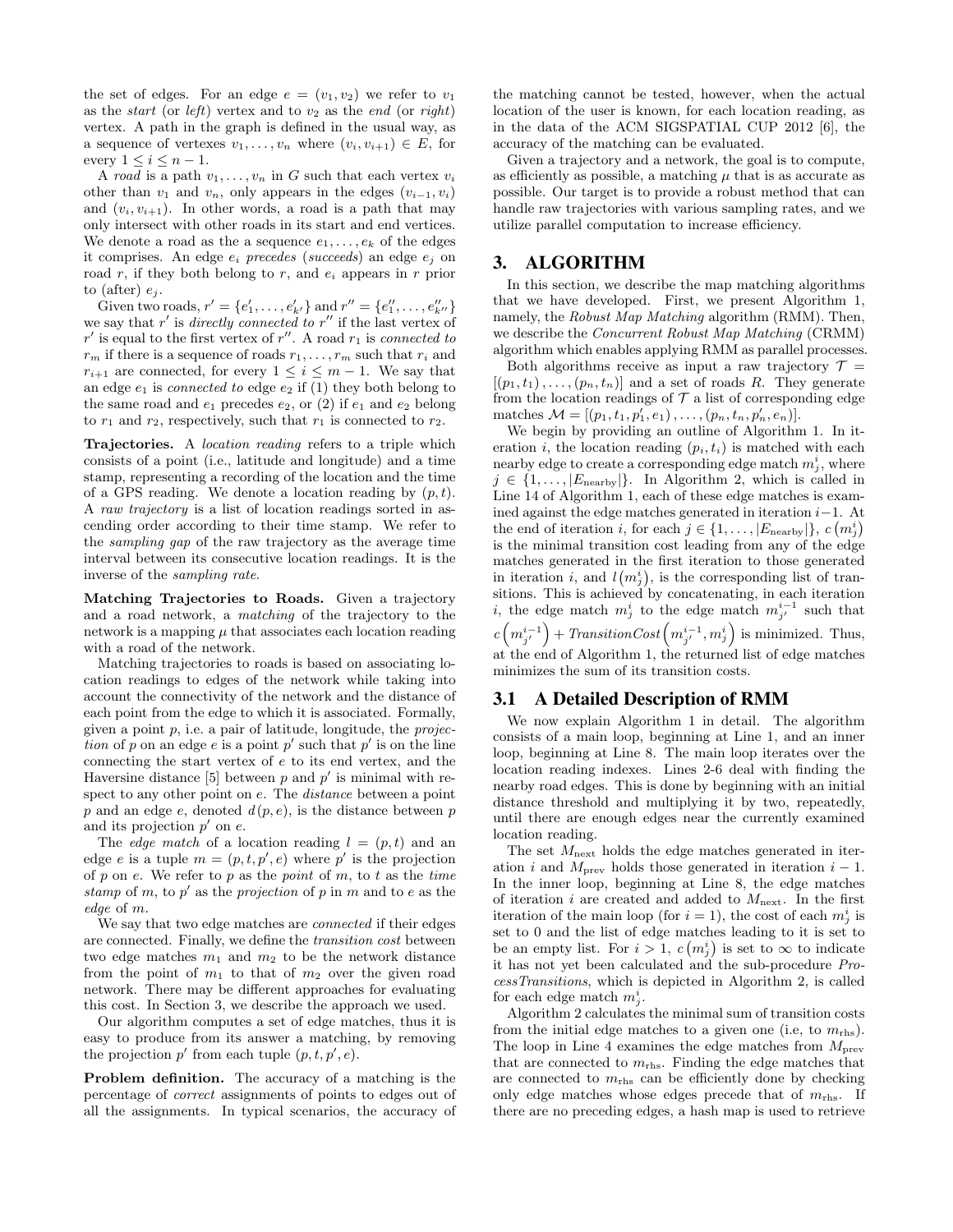only the edge matches whose roads are connected to the road associated with  $m_{\text{rhs}}$ . If the number of connecting edge matches is too low, the loop iterates over every edge match in  $M<sub>prev</sub>$ . (Generally, if the sampling rate is high enough, iterating over all the edges in  $M<sub>prev</sub>$  will not be necessary.) The iteration is carried out in descending order according to the transition costs of the edge matches in  $M$ . The reason it is ordered this way is to allow the loop to terminate early when reaching an edge match  $m_{\text{h}}$  such that its cost is already greater than the cost found thus far for  $m_{\text{rhs}}$  (i.e., the minimal transition cost for  $m_{\text{rhs}}$  has already been found).

Algorithm 1 Map Matching Meta-Algorithm

 $MapMatcher(R, [(p_1, t_1), \ldots, (p_n, t_n)])$ **Input 1:** a set of roads  $R$ **Input 2:** a raw trajectory  $[(p_1, t_1), \ldots, (p_n, t_n)]$ **Output:** a set  $[(p_1, t_1, p'_1, e_1), \ldots, (p_n, t_n, p'_n, e_n)]$  of edge matches 1: for  $i = 1$  to n do 2:  $E_{\text{nearby}} \leftarrow \emptyset$ 3:  $d \leftarrow$  BaseNearbyDistanceThreshold 4: while  $|E_{\text{nearby}}| < \text{NumReadsThreshold}$  do 5:  $E_{\text{nearby}} \leftarrow \{e \mid e \in r \text{ and } r \in R \text{ and } d(p_i, e) \leq d\}$ 6:  $d \leftarrow 2 \cdot d$ 7:  $M_{\text{next}} \leftarrow \emptyset$ 8: **for**  $j = 1$  to  $|E_{\text{nearby}}|$  do 9:  $p' \leftarrow projection(p_i, line(e_j))$ 10:  $m_j^i \leftarrow (p_i, t_i, p', e_j)$ 11:  $M_{\text{next}} \leftarrow M_{\text{next}} \cup \{m_j^i\}$ 12: if  $i > 1$  then  $13:$  $\left(m_j^i\right) \leftarrow \infty$ 14: ProcessTransitions $(R, m_j^i, M_{prev})$ 15: else  $16:$  $\left(m_j^i\right) \leftarrow 0$ 17:  $l(m_j^i) \leftarrow []$ 18:  $M_{\text{prev}} \leftarrow M_{\text{next}}$ 19: **return**  $l(m)$  s.t.  $m \in M_{\text{next}}$  and  $c(m)$  is minimal

Algorithm 2 Process Transitions Subprocedure

 $ProcessTransitions(R, m_{\text{rhs}}, M_{\text{prev}})$ 

**Input 1:** a set of roads  $R$ **Input 2:** an edge match  $m_{\text{rhs}}$  of the form  $(p_i, t_i, p', e)$ **Input 3:** a set  $M<sub>prev</sub>$  of previous matches 1:  $M \leftarrow \{m \mid m \in M_{\text{prev}} \text{ and } m \text{ is connected to } m_{\text{rhs}} \text{ over } R \}$ 

```
2: if |M| < MinNumOfMatchesThreshold then
3: M \leftarrow M_{\text{prev}}4: for each m_{\text{h}} in M orderby desc c (m_{\text{h}}) do
5: if c(m_{\text{hls}}) \geq c(m_{\text{rhs}}) then
6: break
7: tc \leftarrow c(m_{\text{lhs}}) + TransitionCost(m_{\text{lhs}}, m_{\text{rhs}})8: if tc < c(m_{\text{rhs}}) then
9: c (m_{\text{rhs}}) \leftarrow tc10: l(m_{\text{rhs}}) \leftarrow l(m_{\text{ll}}) \cup [m_{\text{ll}}]
```
## 3.2 Calculating Transition Costs

In the RMM algorithm we calculate the transition cost from an edge match  $m_{j'}^{i-1}$  to an edge match  $m_j^i$  according to the minimal travel distance from the location reading of



Figure 1: In the RMM algorithm the transition cost between  $m_i$  to  $m_{i+1}$  is the total distance traveled when traversing the path going via the points  $[p_i, p'_i, B, C, p'_{i+1}, p_{i+1}].$ 

 $m_{j'}^{i-1}$  to that of  $m_j^i$  over the set of roads in R. In Figure 1 we illustrate the transition cost from an edge match  $m_i =$  $(p_i, t_i, p'_i, e_1)$  to the edge match  $m_{i+1} = (p_{i+1}, t_{i+1}, p'_{i+1}, e_3)$ . In this example, the three edges  $e_1, e_2$  and  $e_3$  all reside on the same road.

For two edge matches  $m_1 = (p_1, t_1, p'_1, e')$  and  $m_2 =$  $(p_2, t_2, p'_2, e'')$  we distinguish between two cases. In the first,  $e'$  and  $e''$  are connected. In this case calculating the overall distance is simple. However, if they are not connected, then finding the shortest distance between the start point of  $e'$ to the end point of  $e''$  requires some more effort. For this purpose we generate from  $R$  a directed graph  $G'$  consisting of those edges that are potentially reachable from  $p_1$  and  $p_2$ based on the estimated travel speed, according to the samples readings. That is, the edges of  $G'$  are those for which their distance from  $p_1$  plus the distance from  $p_2$  is below some predefined threshold. The threshold is set according to the time difference between the two edge matches and an estimated maximal travel speed. Now, by using a grid index, the graph can be constructed efficiently by examining only edges that reside within the grid cells that are contained in the bounding ellipse whose foci are  $p_1$  and  $p_2$ . After constructing this graph, we apply the A\* algorithm to find the minimal distance from  $e'$  to  $e''$  as discussed above. Hence, instead of holding the entire graph of  $R$  in memory we generate, upon demand, only the required subregion of it. This significantly reduces the amount of memory required for running our algorithm, allowing it to deal with a larger number of roads (e.g., the entire road set of a state or of a country).

# 3.3 Adding Concurrency

We now explain how to add concurrency to the computation of the matching, to increase the efficiency of the computation. The idea behind supporting concurrency is as follows. Given a list of location readings  $[(p_1, t_1), \ldots, (p_n, t_n)],$ we partition them into  $k$  lists of similar sizes. That is, we define  $L_j = [(p_1, t_1), \ldots, (p_{n_j}, t_{n_j})]$ , where  $j \in \{1, \ldots, k\}$ , such that  $\sum_{j=1}^{k} n_j = n$ . Each list is sent separately to be processed by Algorithm 1. Instead of returning the edge match list, the algorithm returns the set  $M_{\text{next}}$  it generated. Hence, after applying Algorithm 1 on each list of location readings we produce the intermediate edge match sets  $\{M_{\text{next}}^1, \ldots, M_{\text{next}}^{n_j}\}\$ . We adjust Algorithm 2, as next explained, to allow it to merge consecutive edge match sets.

We next explain how to merge two edge match sets denoted,  $M'_{\text{next}} = \{m'_1, \ldots, m'_{n'}\}$  and  $M''_{\text{next}} = \{m''_1, \ldots, m''_{n'}\}.$ Given an edge match  $m'' \in M''_{\text{next}}$ , we examine the list of edge matches  $l(m'') = [mm''_1, \ldots, mm''_{nn}]$ . We say that